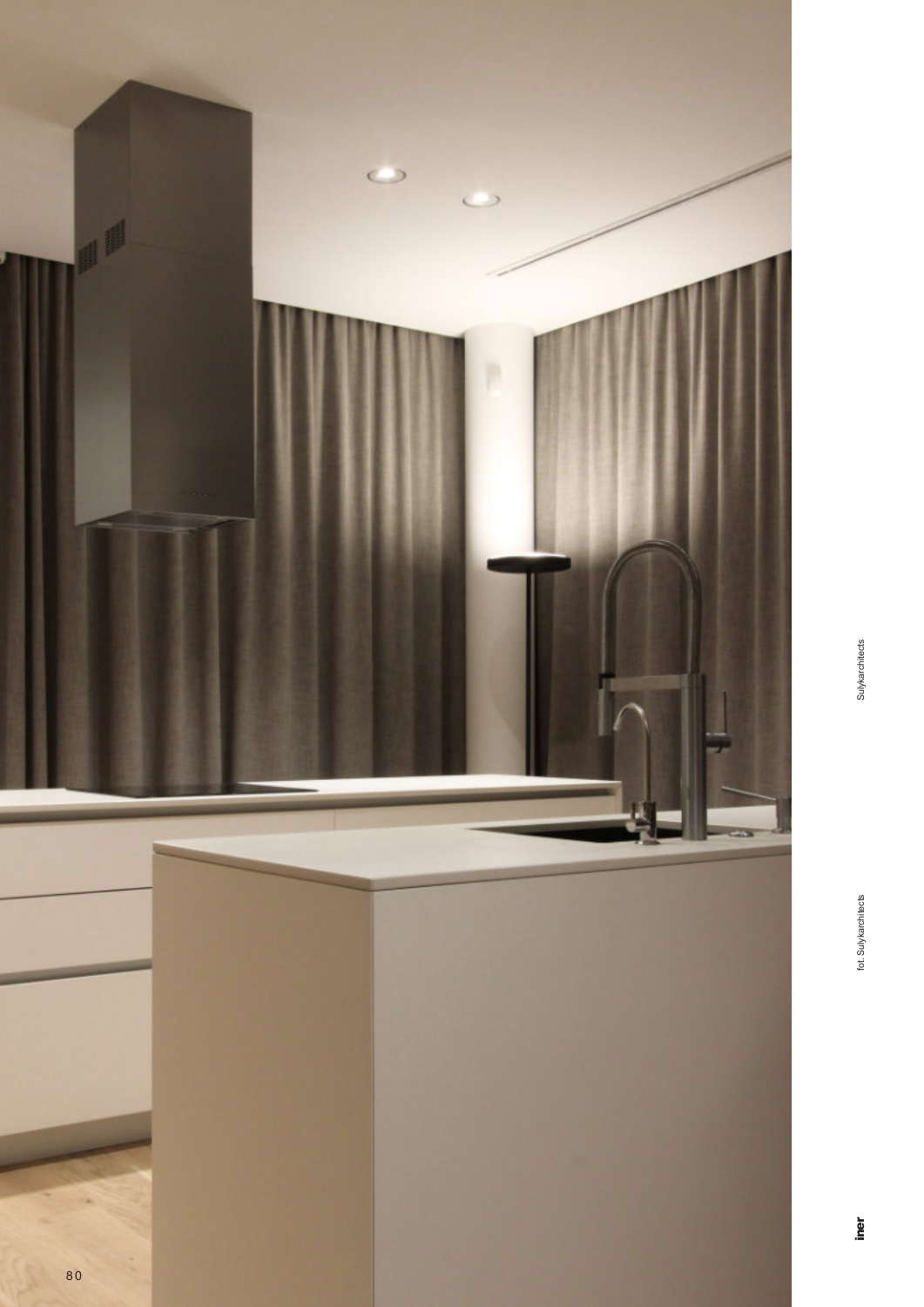## **iner**

INERis a small, movable spotlight in the shape of a disk. The collection consists of two models with different diameters, offering integrated LED light sources also in the QR111retrofit version. Thanks to a durable mechanism, we can tilt the reflector in different directions. Another advantage of this luminaire is very shallow installation, not exceeding 7.7cm. High colour rendering index (CRI98)and a recessed light source guarantee visual comfort, while protecting one's eyesfrom an unpleasant glare. The use of an optional delicate frame around the luminaire makes installation much easier as it does not require precise drywall procedures. Iner features a DALI2 option that enables integration with modern smart home systems.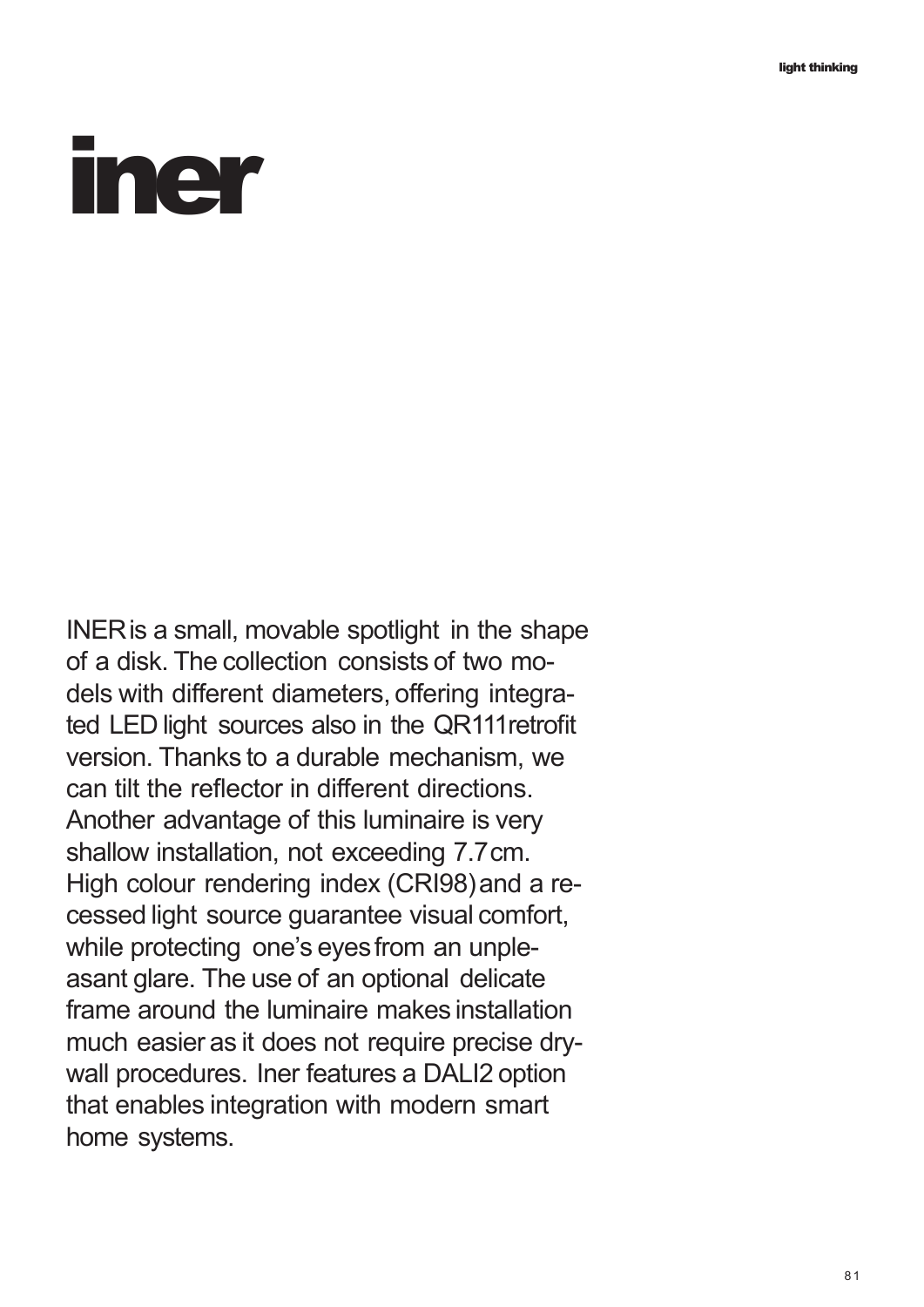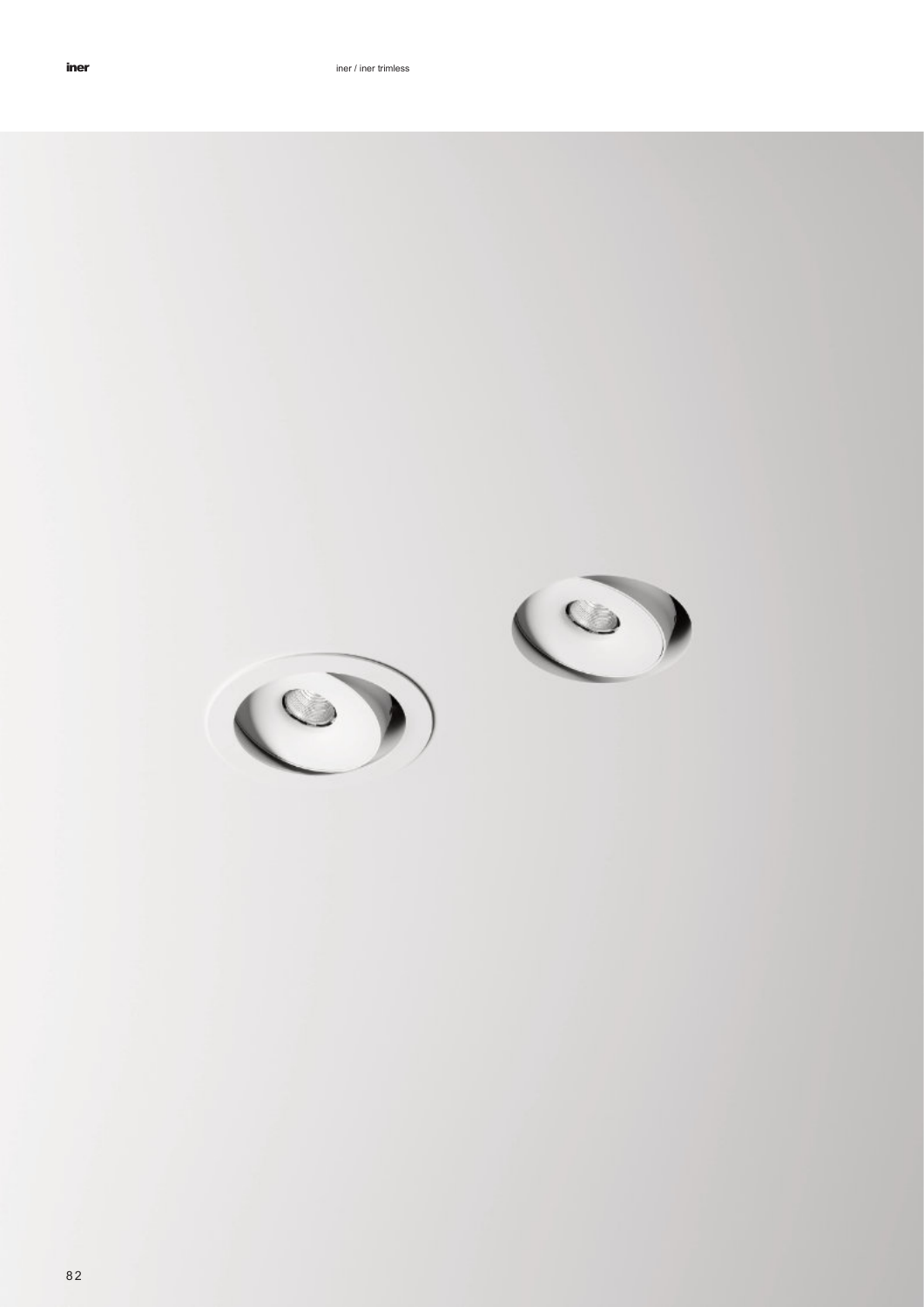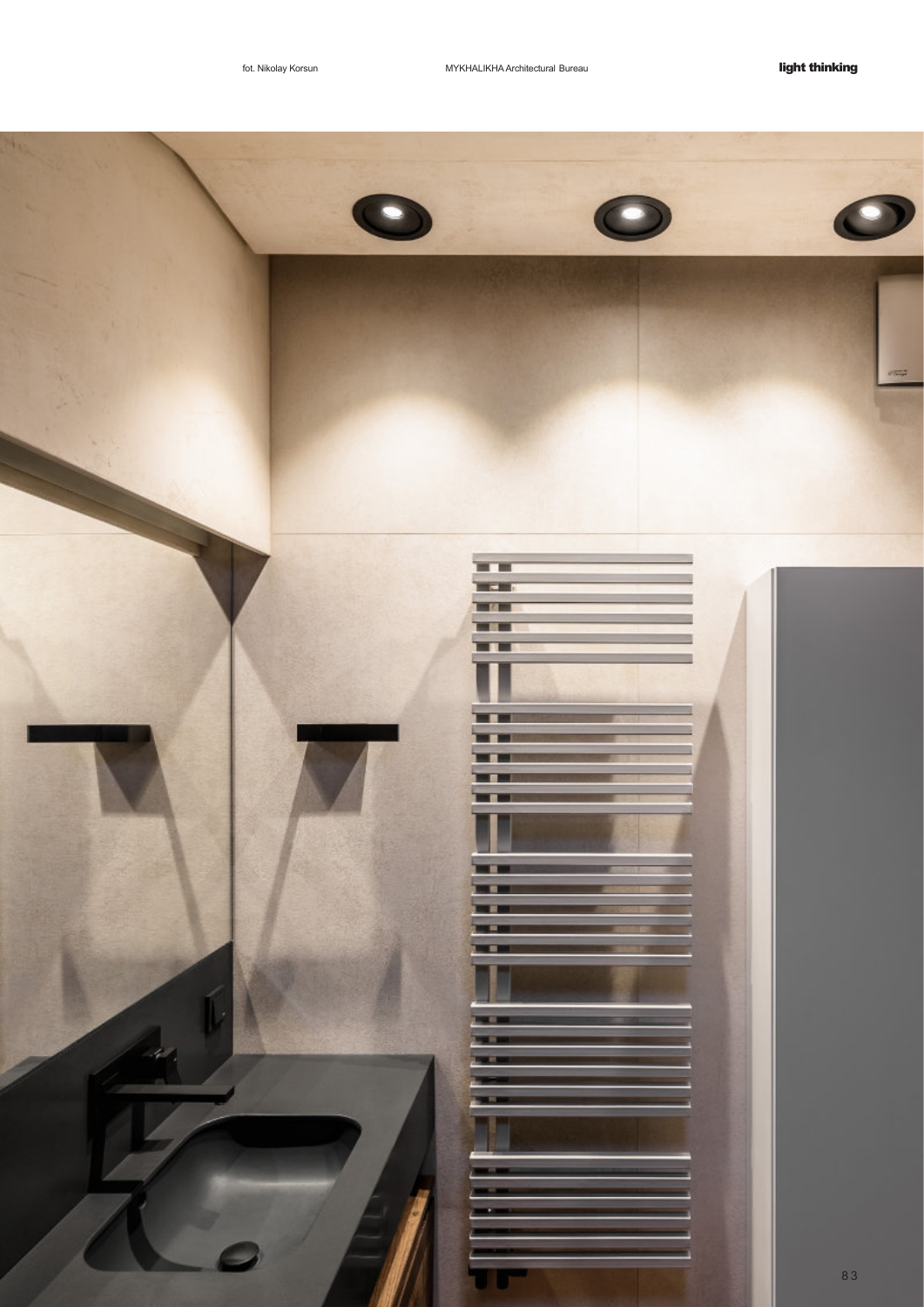

Sulykarchitects